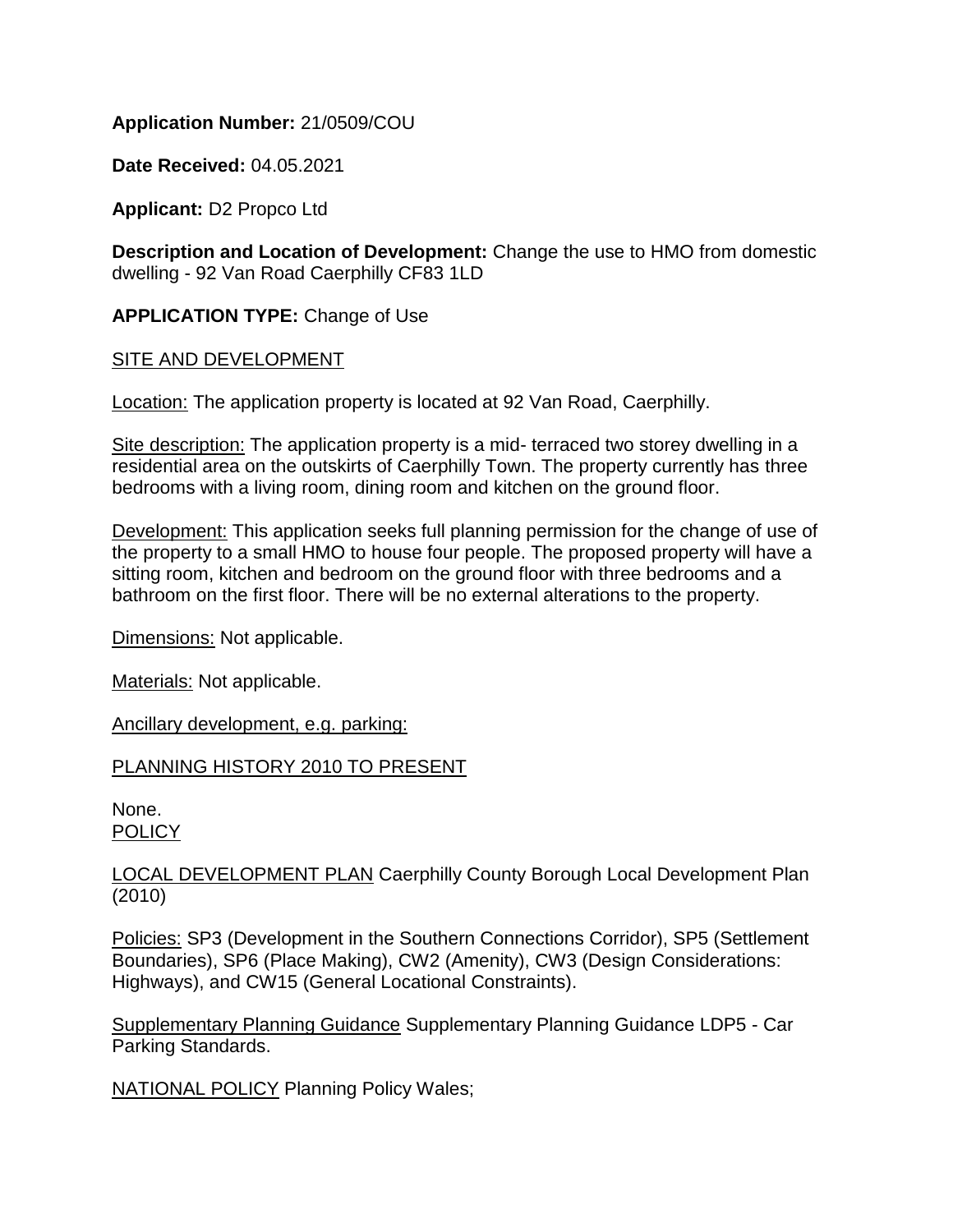Welsh Government Houses in Multiple Occupation: Practice Guidance (March, 2017).

# ENVIRONMENTAL IMPACT ASSESSMENT

Did the application have to be screened for an EIA? No.

Was an EIA required? Not Applicable.

COAL MINING LEGACY

Is the site within an area where there are mining legacy issues? Not applicable.

# **CONSULTATION**

Transportation Engineering Manager - No objection subject to conditions.

Head Of Public Protection - No objection.

CADW - No comments received.

## ADVERTISEMENT

Extent of advertisement: The application was advertised by means of a site notice, press advertisement and neighbour letters.

Response: 69 third party representations were received. A number of these were multiple objections from the same individuals.

Summary of observations: 1. Concern at having convicted criminals or a halfway house nearby.

2. Safety of children in the area.

3. Loss of privacy.

4. Residents have not been informed of the proposal and the Council has not followed the correct consultation process.

5. The proposal will change the character of the area and lead to a reduction in family accommodation.

6. Lack of parking.

7. Increase in traffic and therefore emissions.

8. Increase in noise disturbance.

- 9. Anti social behaviour.
- 10. Loss of property value.

11. The accommodation would not provide adequate facilities for tenants.

12. What type of offenders would be housed in the property?

13. What risk assessments have been carried out to demonstrate due diligence in this matter?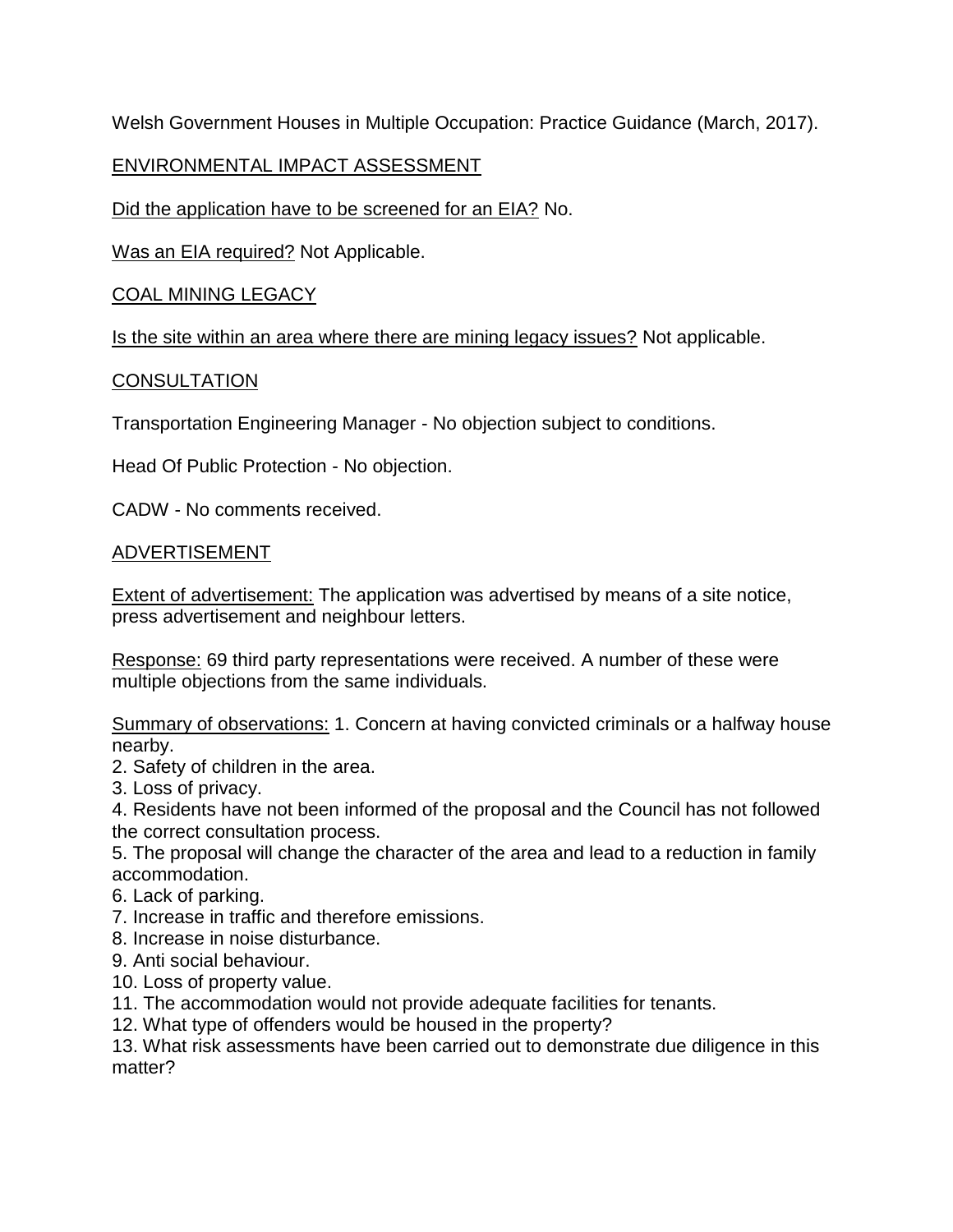14. What safeguards have been put in place to deal with issues if the use causes problems for the area?

## SECTION 17 CRIME AND DISORDER ACT

What is the likely effect of the determination of this application on the need for the Local Planning Authority to do all it reasonably can to prevent crime and disorder in its area? The Local Planning Authority has no control over who the occupants of the proposed development would be, their behaviour or what their particular background is. As such, the end user of the proposal is not a material planning consideration.

#### EU HABITATS DIRECTIVE

Does the development affect any protected wildlife species? No.

## COMMUNITY INFRASTRUCTURE LEVY (CIL)

Is this development Community Infrastructure Levy liable? The proposed development only affects the interior of the building. Therefore, the proposal is not liable for CIL.

## ANALYSIS

Policies: The application has been considered in accordance with national planning policy and guidance, local plan policy and supplementary planning guidance. The main considerations for the application are the impact on neighbour amenity and the visual appearance of the development on the character of the area.

The proposal comprises the change of use of 92 Van Road from a dwelling (C3) to a House of Multiple Occupation (C4). The application site is within the defined settlement boundary and the proposal is acceptable in principle conforming with the requirements of Policies CW15 (General Locational Constraints) and SP5 (Settlement Boundaries).

In respect of housing delivery the national planning guidance document Planning Policy Wales (PPW) acknowledges that there must be "sufficient sites suitable for the full range of housing types to address the identified needs of communities" (paragraph 4.2.11). Caerphilly County Borough currently has a severe shortage of this type of property and heavily relies on bed and breakfast accommodation to meet the shortfall. It is therefore considered that the proposal will assist with the provision of emergency accommodation and contribute to meeting the needs of the community in line with Planning Policy Wales.

The Welsh Government published a practice guidance note on Housing in Multiple Occupation in March 2017 which advised that "HMOs provide a source of accommodation for certain groups, including students temporarily resident in a locality and individuals and/or small households unable to afford self-contained accommodation. Concerns can arise with the management of HMOs because of the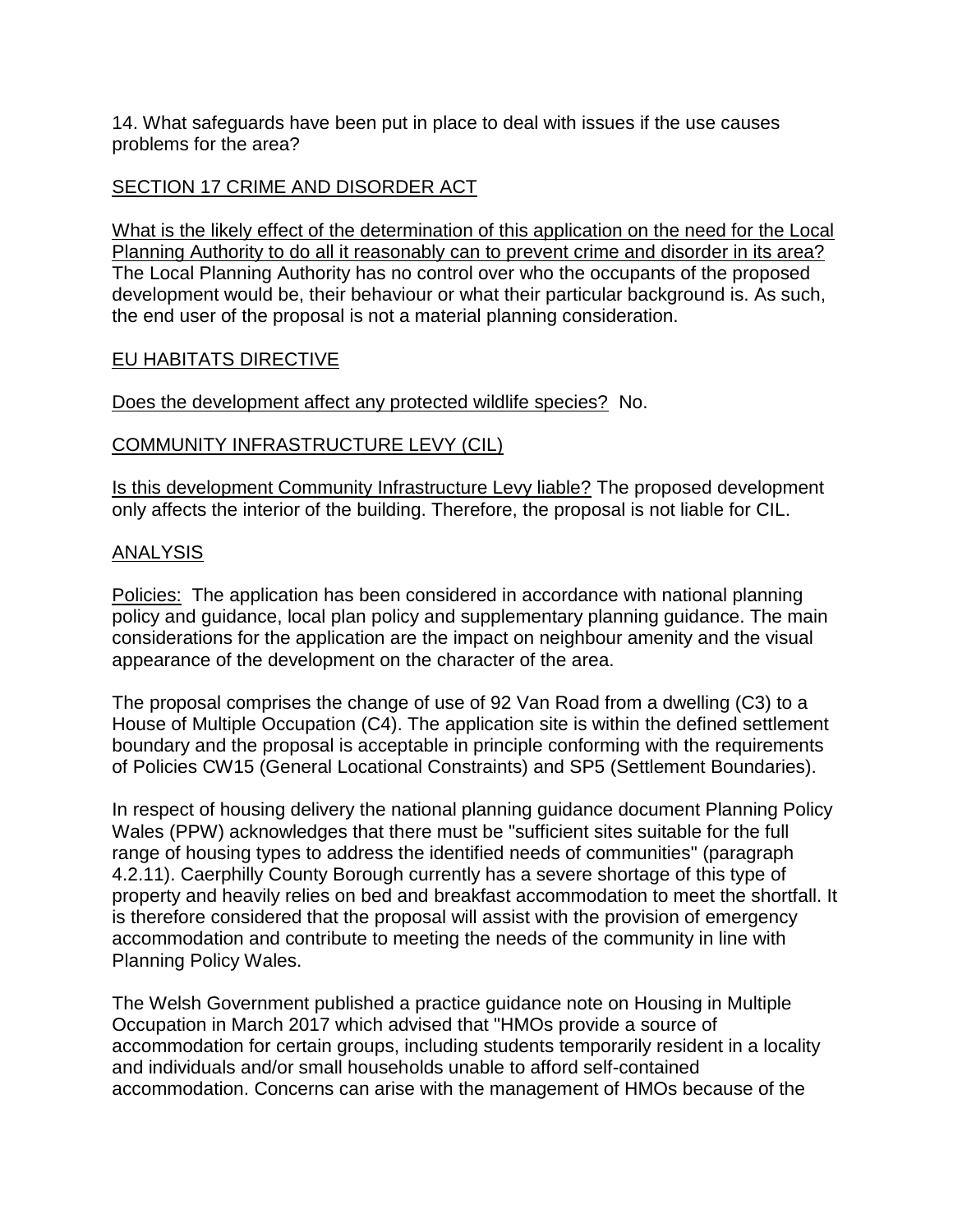transient nature of many tenancies, with many residents on low incomes and/or from vulnerable groups, the intensive use of shared facilities and lack of interaction between residents who may be complete strangers to each other. Consequently, HMO use of a house will generally be more intensive than single household use. This may have an impact not just on the residents in an HMO but on the wider neighbourhood and the likelihood of this increases where there are high concentrations of such properties." (Paragraph 1.3 WG HMO practice guidance note).

In terms of this application the proposed building has an established use as a dwelling (Class C3) with 3 bedrooms and therefore this use has an existing impact on the nearby residential properties. The proposed change of use would increase the capacity of the building to a total of 4 bedrooms. It is not considered that the addition of this one bedroom would lead to a significant increase in activities at the property over and above that which could occur with the lawful use of the building. It is conceivable that there could be 4 adults living in the property at present without the need for planning consent and this proposal would not materially change this.

In terms of the impact on surrounding residential properties, it is noted that the new accommodation proposed only relates to the change of the existing living room to a bedroom and the dining room to a living room. Again it should be noted that this could occur without the need for planning consent and it is not considered there will be a significant impact on the amenity of neighbouring dwellings as a result of this proposal.

With regard to the above concerns contained in the Welsh Government practice guidance it should be noted that it is stated that these issues can arise when there are concentrations of HMO's in a particular area. The research document suggested that 10% is a general 'tipping point' beyond which the evidence indicates that a concentration of HMOs can begin to have an adverse impact on the character and balance of a community. This tipping point is described as a threshold beyond which a community can 'tip' from a balanced position in terms of demographic norms and impacts, towards a demographic that is noticeably more mixed in terms of shared and family households. In this instance it should be noted that there are 10 licensed HMO's and in the region of 200 unlicensed HMO's in the Caerphilly County Borough and that these are spread throughout the area. In that context, therefore, it can not therefore be argued that there is a high concentration of Houses of Multiple Occupation in the immediate vicinity of the application site or within Caerphilly County Borough as a whole and therefore it is not considered that a cumulative impact of such HMOs would have an unacceptable impact upon the character and amenity of the area. The proposal in itself would not significantly change the character of the area and as such the development accords with adopted Local Development Plan Policy CW2 (Amenity).

The proposal has including sufficient parking and the Highway Authority has raised no objection to the development. It accords with adopted Local Development Plan Policy CW3 (Highways).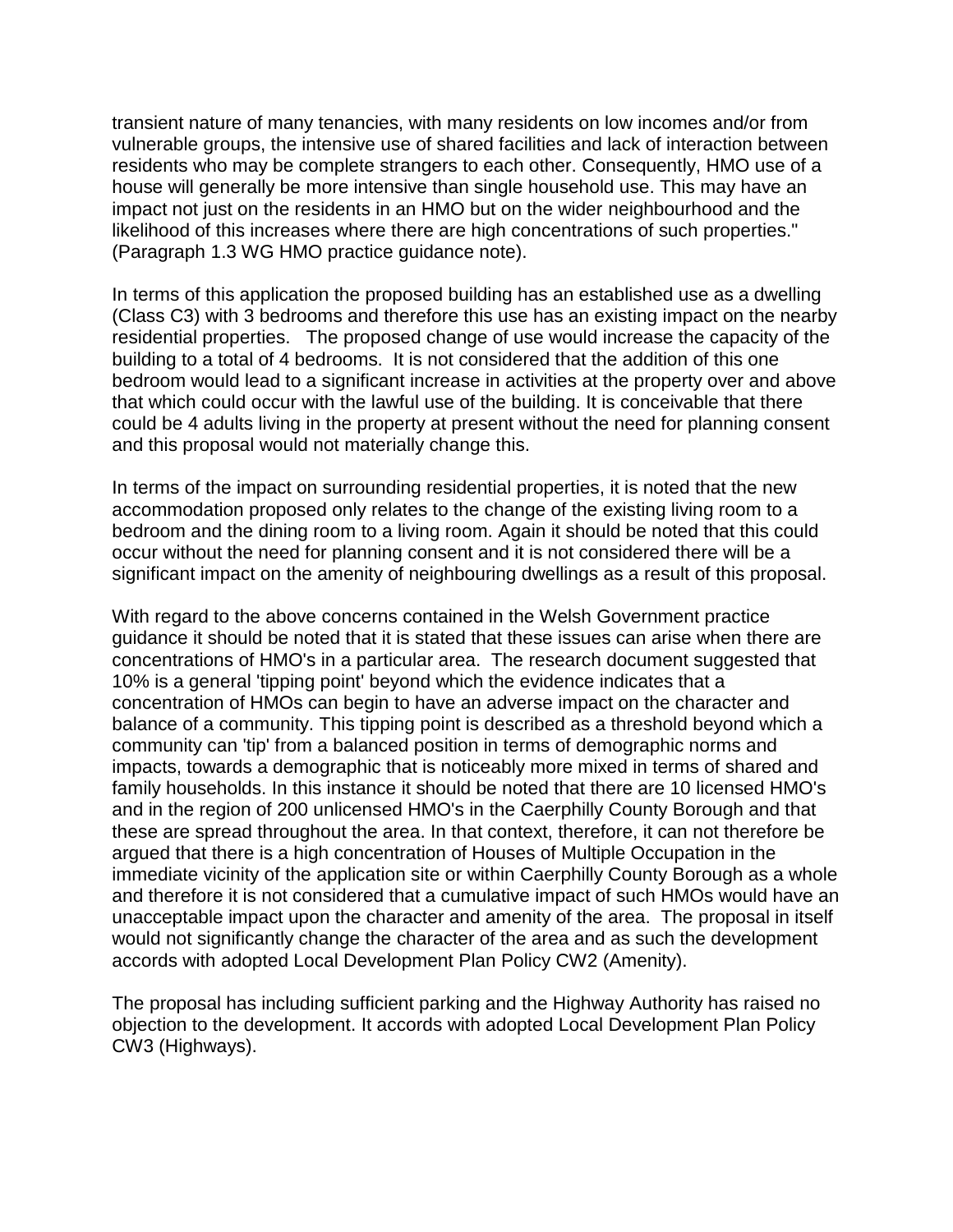Comments from public: 1. Concern at having convicted criminals or a halfway house nearby - This is an application for the change of use of a dwelling to a dwelling for use by persons not living as a single household and as stated above it is not considered that the proposal would materially affect the character of the area. This is not an application for a medium or high secure facility where residents are not considered suitable to live within the community and the application should be considered on that basis. As such it is not for the Local Planning Authority to consider whether any potential tenants of the property are suitable in that regard.

2. Safety of children in the area - This is addressed above and is not a material planning consideration.

3. Loss of privacy - The proposed use would have no greater impact on the privacy of neighbouring dwellings than the lawful use of the building in planning terms.

4. Residents have not been informed of the proposal and the Council has not followed the correct consultation process - In this regard the complainant refers to information provided in a research document published by Welsh Government. That document sets out the procedure for serving a Direction under Article 4 of the Town and Country Planning (General Permitted Development) Order 1995 taking away permitted development rights for changes of use to dwellings. As planning consent is required in this instance the service of such a direction is not necessary. Moreover, the requirements set out therein do not apply to advertisement in respect of planning application which are covered by the Town and Country Planning (Development Management Procedure) (Wales) Order 2012. It can be confirmed that the application has been advertised in accordance with the relevant legislation.

5. The proposal will change the character of the area and lead to a reduction in family accommodation - As stated above, there is not a high concentration of such uses in the Caerphilly area and the change of use of one property to a HMO use would not significantly change the existing character of the area.

6. Lack of parking - At present the property has one off street parking space serving a three bedroom property. The proposed scheme would have two spaces serving four bedroom property. This is in accordance with the adopted supplementary planning guidance.

7. Increase in traffic and therefore emissions - It is not considered that the proposed change of use and addition of one bedroom would lead to a significant increase in traffic over and above that which would be possible in the existing dwelling and as such the proposal is considered to be acceptable in this regard. Furthermore, as there would be no significant increase in traffic there would be no material increase in emissions. 8. Increase in noise disturbance - Whilst there may be an increase in noise from the proposed use it is not considered that this would be material different to that which could be expected from family dwelling or to such an extent that refusal of this application would be justified. In any event, statutory nuisance issues are covered under other legislation.

9. Anti-social behaviour - This is not a material planning consideration and is an issue for the Police.

10. Loss of property value - This is not a material planning consideration.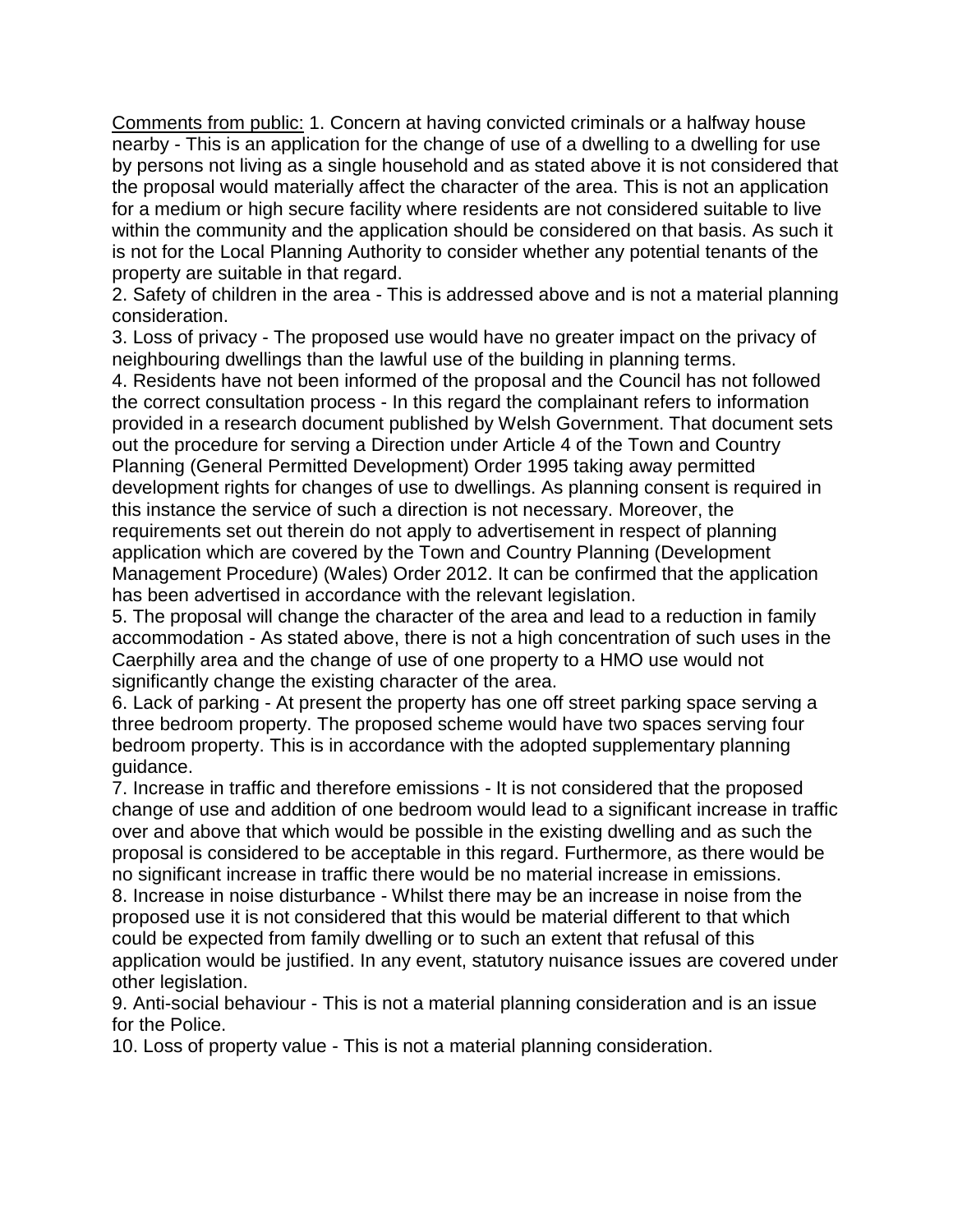11. The accommodation would not provide adequate facilities for tenants - The proposal includes 4 bedrooms, kitchen, sitting room, relatively large garden and parking spaces to the rear which is considered to provide adequate amenity for the future occupiers. 12. What type of offenders would be housed in the property? - This is not a material planning consideration.

13. What risk assessments have been carried out to demonstrate due diligence in this matter? - It is not for the Local Planning Authority to carry out risk assessments in this regard. Such issues are covered under other legislation.

14. What safeguards have been put in place to deal with issues if the use causes problems for the area? - It is not for the Local Planning Authority to set out safeguards in this regard. Such issues are covered under other legislation.

Other material considerations: The duty to improve the economic, social, environmental and cultural well-being of Wales, has been considered in accordance with the sustainable development principle, under section 3 of the Well-Being of Future Generations (Wales) Act 2015. In reaching the recommendation below, the ways of working set out at section 5 of that Act have been taken into account, and in providing the sustainable use of existing housing stock to meet housing needs it is considered that the recommendation is consistent with the sustainable development principle as required by section 8 of that Act.

In conclusion it is considered that the proposal is acceptable in planning terms and is recommended for approval subject to conditions.

# RECOMMENDATION that Permission be GRANTED

This permission is subject to the following condition(s)

- 01) The development hereby permitted shall be begun before the expiration of five years from the date of this permission. REASON: To comply with the provisions of Section 91 of the Town and Country Planning Act 1990.
- 02) The development shall be carried out in accordance with the following approved plans and documents: 2800 C. REASON: To ensure that the development is carried out only as approved by the Local Planning Authority.
- 03) The development shall not be brought into beneficial use until the area indicated for the parking of vehicles has been laid out in accordance with the submitted plans and that area shall not thereafter be used for any purpose other than the parking of vehicles.

REASON: In the interests of highway safety in accordance with policy CW3 of the adopted Caerphilly County Borough Local Development Plan up to 2021.